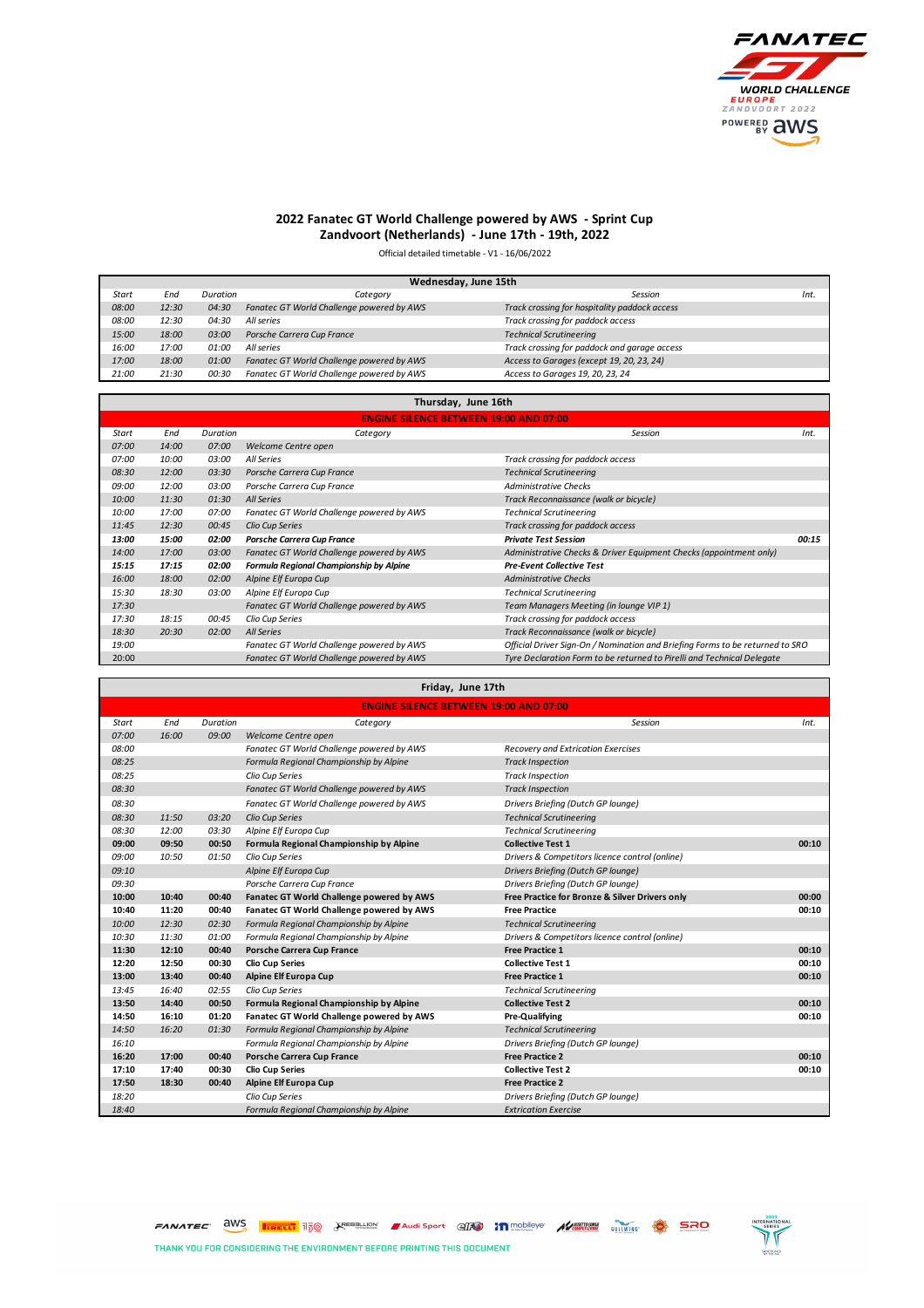

|         | Saturday, June 18th                           |       |          |                                                                                        |                                                                                              |                      |  |  |  |
|---------|-----------------------------------------------|-------|----------|----------------------------------------------------------------------------------------|----------------------------------------------------------------------------------------------|----------------------|--|--|--|
|         | <b>ENGINE SILENCE BETWEEN 19:00 AND 07:00</b> |       |          |                                                                                        |                                                                                              |                      |  |  |  |
|         | Start                                         | End   | Duration | Category                                                                               | Session                                                                                      | Int.                 |  |  |  |
|         | 07:00                                         | 16:00 | 09:00    | Welcome Centre open                                                                    |                                                                                              |                      |  |  |  |
|         | 07:50                                         |       |          | Formula Regional Championship by Alpine                                                | Tyre Parc Fermé opening                                                                      |                      |  |  |  |
|         | 08:25<br>08:30                                |       |          | Clio Cup Series & Formula Regional Championship by Alpine<br><b>Track Inspection</b>   | <b>Track Inspection</b><br>Track Inspection followed by SC / FCY Exercise                    |                      |  |  |  |
|         | 08:30                                         |       |          | Formula Regional Championship by Alpine                                                | Cars ready on pre grid                                                                       | 00:30                |  |  |  |
|         | 09:00                                         | 09:15 | 00:15    | Formula Regional Championship by Alpine                                                | Qualifying 1 (Group A)                                                                       | 00:05                |  |  |  |
|         | 09:20                                         | 09:35 | 00:15    | Formula Regional Championship by Alpine                                                | Qualifying 1 (Group B)                                                                       | 00:10                |  |  |  |
| LIVE TV | 09:45                                         | 10:05 | 00:20    | Fanatec GT World Challenge powered by AWS                                              | Qualifying 1                                                                                 | 00:10                |  |  |  |
| LIVE TV | 10:15                                         | 10:45 | 00:30    | Porsche Carrera Cup France                                                             | Qualifying                                                                                   | 00:10                |  |  |  |
|         | 10:55<br>10:55                                | 11:15 | 00:20    | Alpine Elf Europa Cup                                                                  | Qualifying 1                                                                                 | 00:10                |  |  |  |
|         | 11:25                                         | 11:45 | 00:20    | Clio Cup Series<br><b>Clio Cup Series</b>                                              | Cars ready on pre grid<br>Qualifying 1                                                       | 00:00                |  |  |  |
|         | 11:45                                         | 12:10 | 00:25    | <b>LUNCH BREAK</b>                                                                     |                                                                                              | 00:30                |  |  |  |
|         | 11:45                                         | 12:10 | 00:25    | Pit Walk                                                                               |                                                                                              |                      |  |  |  |
|         | 11:45                                         | 12:10 | 00:25    | Fanatec GT World Challenge powered by AWS                                              | <b>Pit Stop Practice</b>                                                                     |                      |  |  |  |
|         | 11:53                                         |       |          | Formula Regional Championship by Alpine                                                | Cars ready on pre grid                                                                       | 00:27                |  |  |  |
|         | 12:20                                         |       |          | Formula Regional Championship by Alpine                                                | Pit Lane open                                                                                | 00:06                |  |  |  |
|         | 12:26<br>12:28                                |       |          | Formula Regional Championship by Alpine<br>Formula Regional Championship by Alpine     | Signal Pit Lane closes in 2 min.<br>Pit Lane closed                                          | 00:02<br>00:02       |  |  |  |
|         | 12:30                                         |       |          | Formula Regional Championship by Alpine                                                | 5 min. board (Safety Car goes to stand-by position)                                          | 00:02                |  |  |  |
|         | 12:32                                         |       |          | Formula Regional Championship by Alpine                                                | 3 min. board                                                                                 | 00:02                |  |  |  |
| v       | 12:34:00                                      |       |          | Formula Regional Championship by Alpine                                                | 1 min. board                                                                                 | 00:00:45             |  |  |  |
| E       | 12:34:45                                      |       |          | Formula Regional Championship by Alpine                                                | 15 sec. board                                                                                | 00:00:15             |  |  |  |
| т       | 12:35                                         |       |          | Formula Regional Championship by Alpine                                                | Green Flag / Formation Lap                                                                   | 00:05                |  |  |  |
|         | 12:40                                         | 13:12 | 00:32    | Formula Regional Championship by Alpine                                                | Race 1 (30 minutes + 1 lap, standing start)                                                  | 00:48                |  |  |  |
|         | 13:19<br>13:25                                |       |          | Formula Regional Championship by Alpine<br>Fanatec GT World Challenge powered by AWS   | Podium (1st-2nd-3rd + 1st "Rookie" + 1st Team)<br>VIP Grid Walk & Grid presentation on track | 00:05                |  |  |  |
|         | 13:30                                         |       |          | Fanatec GT World Challenge powered by AWS                                              | Pit lane opens                                                                               | 00:08                |  |  |  |
|         | 13:38                                         |       |          | Fanatec GT World Challenge powered by AWS                                              | Pit lane closes in 2 minutes                                                                 | 00:02                |  |  |  |
|         | 13:40                                         |       |          | Fanatec GT World Challenge powered by AWS                                              | Pit Lane closes                                                                              | 00:05                |  |  |  |
|         | 13:45                                         |       |          | Fanatec GT World Challenge powered by AWS                                              | 10 min. board - National Anthem & Grid Walk ends                                             | 00:05                |  |  |  |
|         | 13:50                                         |       |          | Fanatec GT World Challenge powered by AWS                                              | 5 min. board - Grid presentation material removed                                            | 00:02                |  |  |  |
| ٧       | 13:52                                         |       |          | Fanatec GT World Challenge powered by AWS                                              | 3 min. board                                                                                 | 00:02                |  |  |  |
| E       | 13:54:00<br>13:54:45                          |       |          | Fanatec GT World Challenge powered by AWS<br>Fanatec GT World Challenge powered by AWS | 1 min. board<br>15 sec. board                                                                | 00:00:45<br>00:00:15 |  |  |  |
| T<br>v  | 13:55                                         |       |          | Fanatec GT World Challenge powered by AWS                                              | Green Flag / Formation lap                                                                   | 00:05                |  |  |  |
|         | 14:00                                         | 15:00 | 01:00    | Fanatec GT World Challenge powered by AWS                                              | Race 1 (one hour, rolling start)                                                             | 00:35                |  |  |  |
|         | 15:10                                         |       |          | Fanatec GT World Challenge powered by AWS                                              | Podium                                                                                       |                      |  |  |  |
|         | 14:02                                         |       |          | Formula Regional Championship by Alpine                                                | Tyre Parc Fermé                                                                              |                      |  |  |  |
|         | 15:00<br>15:15                                |       |          | Porsche Carrera Cup France<br>Porsche Carrera Cup France                               | Cars ready on pre grid<br>Pre-start open                                                     | 00:15<br>00:05       |  |  |  |
|         | 15:20                                         |       |          | Porsche Carrera Cup France                                                             | Pit Lane open                                                                                | 00:05                |  |  |  |
|         | 15:25                                         |       |          | Porsche Carrera Cup France                                                             | 5 min. board                                                                                 | 00:01                |  |  |  |
|         | 15:26                                         |       |          | Porsche Carrera Cup France                                                             | Pre-start closed                                                                             | 00:01                |  |  |  |
| v       | 15:27                                         |       |          | Porsche Carrera Cup France                                                             | 3 min. board                                                                                 | 00:02                |  |  |  |
|         | 15:29                                         |       |          | Porsche Carrera Cup France                                                             | 1 min. board - Engine                                                                        | 00:01                |  |  |  |
|         | 15:30<br>15:35                                | 16:05 | 00:30    | Porsche Carrera Cup France                                                             | <b>Green Flag Formation Lap</b>                                                              | 00:05<br>00:35       |  |  |  |
|         | 10:10                                         |       |          | Porsche Carrera Cup France<br>Porsche Carrera Cup France                               | Race 1 (30 minutes, standing start)<br>roaium                                                |                      |  |  |  |
|         | 16:10                                         |       |          | Alpine Elf Europa Cup                                                                  | Cars ready on pre grid                                                                       | 00:10                |  |  |  |
|         | 16:20                                         |       |          | Alpine Elf Europa Cup                                                                  | Pre-start open                                                                               | 00:05                |  |  |  |
|         | 16:25                                         |       |          | Alpine Elf Europa Cup                                                                  | Pit Lane open                                                                                | 00:05                |  |  |  |
|         | 16:30                                         |       |          | Alpine Elf Europa Cup                                                                  | 5 min. board                                                                                 | 00:01                |  |  |  |
|         | 16:31                                         |       |          | Alpine Elf Europa Cup                                                                  | Pre-start closed                                                                             | 00:01                |  |  |  |
| v<br>E  | 16:32<br>16:34                                |       |          | Alpine Elf Europa Cup<br>Alpine Elf Europa Cup                                         | 3 min. board<br>1 min. board                                                                 | 00:02<br>00:01       |  |  |  |
|         | 16:35                                         |       |          | Alpine Elf Europa Cup                                                                  | Green Flag Formation Lap                                                                     | 00:05                |  |  |  |
| т<br>v  | 16:40                                         | 17:08 | 00:28    | Alpine Elf Europa Cup                                                                  | Race 1 (25 minutes + 1 lap, rolling start)                                                   | 00:32                |  |  |  |
|         | 17:13                                         |       |          | Alpine Elf Europa Cup                                                                  | Podium                                                                                       |                      |  |  |  |
|         | 16:58                                         |       |          | Clio Cup Series                                                                        | Cars ready on pre grid                                                                       | 00:22                |  |  |  |
|         | 17:15                                         |       |          | Clio Cup Series                                                                        | Pre-start open                                                                               | 00:05                |  |  |  |
|         | 17:20<br>17:26                                |       |          | Clio Cup Series<br>Clio Cup Series                                                     | Pit Lane open<br>Signal Pit Lane closes in 2 min.                                            | 00:06<br>00:02       |  |  |  |
|         | 17:28                                         |       |          | Clio Cup Series                                                                        | Pit Lane closed                                                                              | 00:02                |  |  |  |
|         | 17:30                                         |       |          | Clio Cup Series                                                                        | 5 min. board (Safety Car goes to stand-by position)                                          | 00:02                |  |  |  |
|         | 17:32                                         |       |          | Clio Cup Series                                                                        | 3 min. board                                                                                 | 00:02                |  |  |  |
| ٧       | 17:34:00                                      |       |          | Clio Cup Series                                                                        | 1 min. board                                                                                 | 00:00:45             |  |  |  |
| E       | 17:34:45                                      |       |          | Clio Cup Series                                                                        | 15 sec. board                                                                                | 00:00:15             |  |  |  |
| T       | 17:35<br>17:40                                | 18:07 | 00:27    | Clio Cup Series<br><b>Clio Cup Series</b>                                              | Green Flag Formation Lap<br>Race 1 (25 minutes + 1 lap, standing start)                      | 00:05                |  |  |  |
| v       | 18:14                                         |       |          | Clio Cup Series                                                                        | Podium                                                                                       |                      |  |  |  |

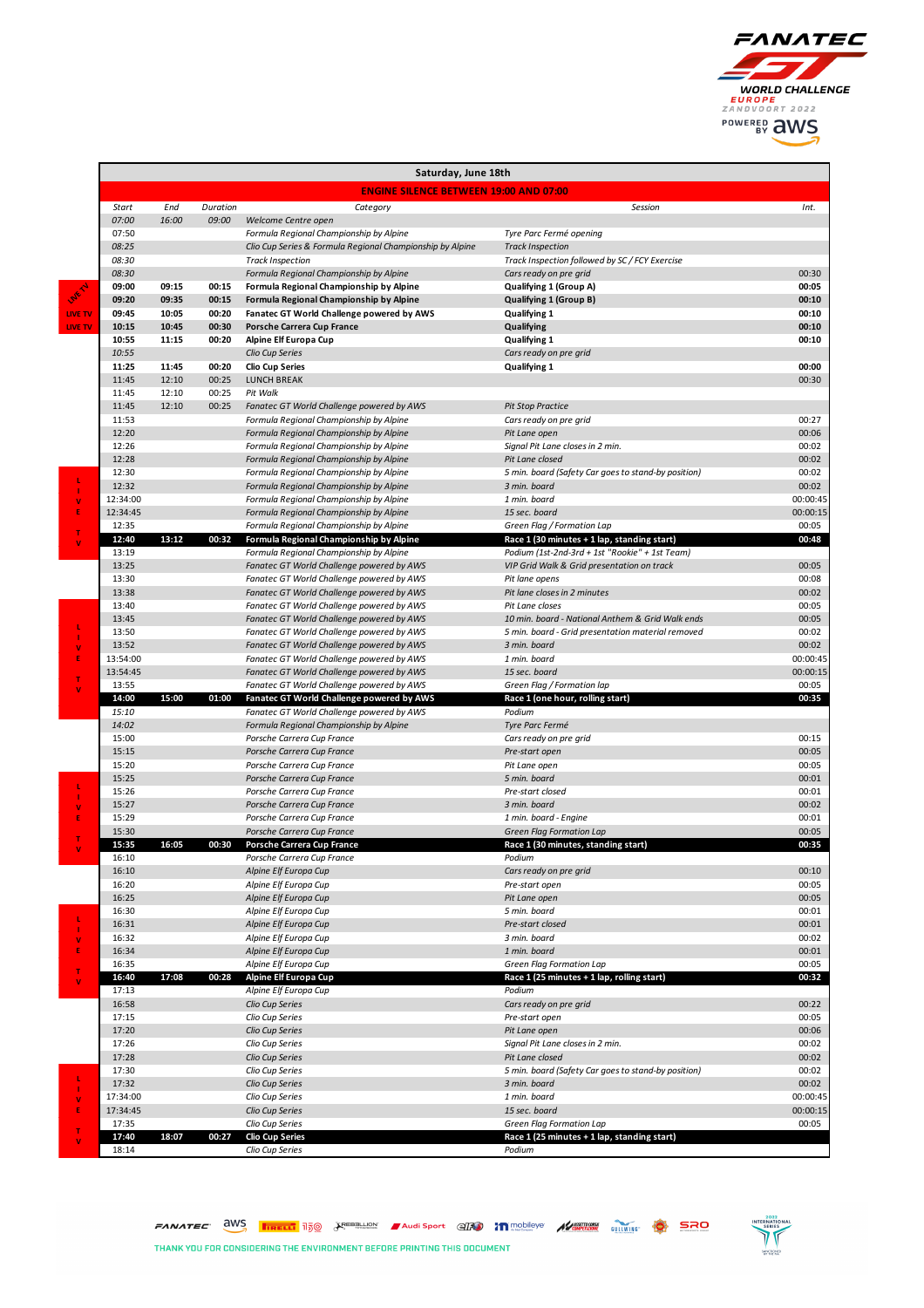

|         | Sunday, June 19th                             |                |                |                                                                                        |                                                                                               |                |  |  |  |
|---------|-----------------------------------------------|----------------|----------------|----------------------------------------------------------------------------------------|-----------------------------------------------------------------------------------------------|----------------|--|--|--|
|         | <b>ENGINE SILENCE BETWEEN 19:00 AND 07:00</b> |                |                |                                                                                        |                                                                                               |                |  |  |  |
|         | Start                                         | End            | Duration       | Category                                                                               | Session                                                                                       | Int.           |  |  |  |
|         | 07:00                                         | 14:00          | 07:00          | Welcome Centre open                                                                    |                                                                                               |                |  |  |  |
|         | 08:25                                         |                |                | Clio Cup Series & Formula Regional Championship by Alpine                              | <b>Track Inspection</b>                                                                       |                |  |  |  |
|         | 08:30                                         |                |                | Fanatec GT World Challenge powered by AWS                                              | Track Inspection followed by SC / FCY Exercise                                                |                |  |  |  |
|         | 08:30                                         |                |                | Clio Cup Series                                                                        | Cars ready on pre grid                                                                        |                |  |  |  |
|         | 08:50                                         |                |                | Formula Regional Championship by Alpine                                                | Tyre Parc Fermé opening                                                                       |                |  |  |  |
|         | 09:00                                         | 09:20          | 00:20          | <b>Clio Cup Series</b>                                                                 | Qualifying 2                                                                                  | 00:10          |  |  |  |
|         | 09:30                                         |                |                | Formula Regional Championship by Alpine                                                | Cars ready on pre grid                                                                        |                |  |  |  |
| LIVE TV | 09:30                                         | 09:50          | 00:20          | Fanatec GT World Challenge powered by AWS                                              | Qualifying 2                                                                                  | 00:10          |  |  |  |
|         | 10:00<br>10:20                                | 10:15<br>10:35 | 00:15<br>00:15 | Formula Regional Championship by Alpine<br>Formula Regional Championship by Alpine     | <b>Qualifying 2 (Group B)</b>                                                                 | 00:05<br>00:10 |  |  |  |
|         | 10:45                                         | 11:05          | 00:20          | Alpine Elf Europa Cup                                                                  | Qualifying 2 (Group A)<br><b>Qualifying 2</b>                                                 | 00:35          |  |  |  |
|         | 11:05                                         |                |                | Porsche Carrera Cup France                                                             | Cars ready on pre grid                                                                        | 00:15          |  |  |  |
|         | 11:20                                         |                |                | Porsche Carrera Cup France                                                             | Pre-start open                                                                                | 00:05          |  |  |  |
|         | 11:25                                         |                |                | Porsche Carrera Cup France                                                             | Pit Lane open                                                                                 | 00:05          |  |  |  |
|         | 11:30                                         |                |                | Porsche Carrera Cup France                                                             | 5 min. board                                                                                  | 00:01          |  |  |  |
|         | 11:31                                         |                |                | Porsche Carrera Cup France                                                             | Pre-start closed                                                                              | 00:01          |  |  |  |
| v       | 11:32                                         |                |                | Porsche Carrera Cup France                                                             | 3 min. board                                                                                  | 00:02          |  |  |  |
| E       | 11:34                                         |                |                | Porsche Carrera Cup France                                                             | 1 min. board - Engine                                                                         | 00:01          |  |  |  |
| т       | 11:35                                         |                |                | Porsche Carrera Cup France                                                             | <b>Green Flag Formation Lap</b>                                                               | 00:05          |  |  |  |
| v       | 11:40                                         | 12:10          | 00:30          | Porsche Carrera Cup France                                                             | Race 2 (30 minutes, standing start)                                                           | 00:35          |  |  |  |
|         | 12:15<br>12:03                                |                |                | Porsche Carrera Cup France<br>Clio Cup Series                                          | Podium<br>Cars ready on pre grid                                                              | 00:22          |  |  |  |
|         | 12:20                                         |                |                | Clio Cup Series                                                                        | Pre-start open                                                                                | 00:05          |  |  |  |
|         | 12:25                                         |                |                | Clio Cup Series                                                                        | Pit Lane open                                                                                 | 00:06          |  |  |  |
|         | 12:31                                         |                |                | Clio Cup Series                                                                        | Signal Pit Lane closes in 2 min.                                                              | 00:02          |  |  |  |
|         | 12:33                                         |                |                | Clio Cup Series                                                                        | Pit Lane closed                                                                               | 00:02          |  |  |  |
|         | 12:35                                         |                |                | Clio Cup Series                                                                        | 5 min. board (Safety Car goes to stand-by position)                                           | 00:02          |  |  |  |
| ш<br>т  | 12:37                                         |                |                | Clio Cup Series                                                                        | 3 min. board                                                                                  | 00:02          |  |  |  |
| v       | 12:39:00                                      |                |                | Clio Cup Series                                                                        | 1 min. board                                                                                  | 00:00:45       |  |  |  |
| E       | 12:39:45                                      |                |                | Clio Cup Series                                                                        | 15 sec. board                                                                                 | 00:00:15       |  |  |  |
| т       | 12:40                                         |                |                | Clio Cup Series                                                                        | Green Flag Formation Lap                                                                      | 00:05          |  |  |  |
| v       | 12:45                                         | 13:12          | 00:27          | <b>Clio Cup Series</b>                                                                 | Race 2 (25 minutes + 1 lap, standing start)                                                   | 00:48          |  |  |  |
|         | 13:19<br>13:25                                |                |                | Clio Cup Series<br>Fanatec GT World Challenge powered by AWS                           | Podium<br>VIP Grid Walk & Grid presentation on track                                          | 00:05          |  |  |  |
|         | 13:30                                         |                |                | Fanatec GT World Challenge powered by AWS                                              | Pit lane opens                                                                                | 00:08          |  |  |  |
|         | 13:38                                         |                |                | Fanatec GT World Challenge powered by AWS                                              | Pit lane closes in 2 minutes                                                                  | 00:02          |  |  |  |
|         | 13:40                                         |                |                | Fanatec GT World Challenge powered by AWS                                              | Pit Lane closes                                                                               | 00:05          |  |  |  |
|         | 13:45                                         |                |                | Fanatec GT World Challenge powered by AWS                                              | 10 min. board - National Anthem & Grid Walk ends                                              | 00:05          |  |  |  |
| v       | 13:50                                         |                |                | Fanatec GT World Challenge powered by AWS                                              | 5 min. board - Grid presentation material removed                                             | 00:02          |  |  |  |
| E       | 13:52                                         |                |                | Fanatec GT World Challenge powered by AWS                                              | 3 min. board                                                                                  | 00:02          |  |  |  |
| т       | 13:54:00                                      |                |                | Fanatec GT World Challenge powered by AWS                                              | 1 min. board                                                                                  | 00:00:45       |  |  |  |
|         | 13:54:45                                      |                |                | Fanatec GT World Challenge powered by AWS                                              | 15 sec. board                                                                                 | 00:00:15       |  |  |  |
|         | 13:55                                         |                |                | Fanatec GT World Challenge powered by AWS                                              | Green Flag / Formation lap                                                                    | 00:05          |  |  |  |
|         | 14:00<br>15:10                                | 15:00          | 01:00          | Fanatec GT World Challenge powered by AWS<br>Fanatec GT World Challenge powered by AWS | Race 2 (one hour, rolling start)<br>Podium                                                    | 00:30          |  |  |  |
|         | 14:43                                         |                |                | Formula Regional Championship by Alpine                                                | Cars ready on pre grid                                                                        | 00:27          |  |  |  |
|         | 15:10                                         |                |                | Formula Regional Championship by Alpine                                                | Pit Lane open                                                                                 | 00:06          |  |  |  |
|         | 15:16                                         |                |                | Formula Regional Championship by Alpine                                                | Signal Pit Lane closes in 2 min.                                                              | 00:02          |  |  |  |
|         | 15:18                                         |                |                | Formula Regional Championship by Alpine                                                | Pit Lane closed                                                                               | 00:02          |  |  |  |
|         | 15:20                                         |                |                | Formula Regional Championship by Alpine                                                | 5 min. board (Safety Car goes to stand-by position)                                           | 00:02          |  |  |  |
|         | 15:22                                         |                |                | Formula Regional Championship by Alpine                                                | 3 min. board                                                                                  | 00:02          |  |  |  |
|         | 15:24:00                                      |                |                | Formula Regional Championship by Alpine                                                | 1 min. board                                                                                  | 00:00:45       |  |  |  |
|         | 15:24:45                                      |                |                | Formula Regional Championship by Alpine                                                | 15 sec. board                                                                                 | 00:00:15       |  |  |  |
| T       | 15:25                                         |                |                | Formula Regional Championship by Alpine                                                | Green Flag / Formation Lap                                                                    | 00:05          |  |  |  |
|         | 15:30<br>16:09                                | 16:02          | 00:32          | Formula Regional Championship by Alpine<br>Formula Regional Championship by Alpine     | Race 2 (30 minutes + 1 lap, standing start)<br>Podium (1st-2nd-3rd + 1st "Rookie" + 1st Team) | 00:33          |  |  |  |
|         | 16:05                                         |                |                | Alpine Elf Europa Cup                                                                  | Cars ready on pre grid                                                                        | 00:10          |  |  |  |
|         | 16:15                                         |                |                | Alpine Elf Europa Cup                                                                  | Pre-start open                                                                                | 00:05          |  |  |  |
|         | 16:20                                         |                |                | Alpine Elf Europa Cup                                                                  | Pit Lane open                                                                                 | 00:05          |  |  |  |
|         | 16:25                                         |                |                | Alpine Elf Europa Cup                                                                  | 5 min. board                                                                                  | 00:01          |  |  |  |
|         | 16:26                                         |                |                | Alpine Elf Europa Cup                                                                  | Pre-start closed                                                                              | 00:01          |  |  |  |
| v       | 16:27                                         |                |                | Alpine Elf Europa Cup                                                                  | 3 min. board                                                                                  | 00:02          |  |  |  |
|         | 16:29                                         |                |                | Alpine Elf Europa Cup                                                                  | 1 min. board                                                                                  | 00:01          |  |  |  |
|         | 16:30                                         |                |                | Alpine Elf Europa Cup                                                                  | Green Flag Formation Lap                                                                      | 00:05          |  |  |  |
|         | 16:35                                         | 17:03          | 00:28          | Alpine Elf Europa Cup                                                                  | Race 2 (25 minutes + 1 lap, rolling start)                                                    |                |  |  |  |
|         | 17:08                                         |                |                | Alpine Elf Europa Cup                                                                  | Podium                                                                                        |                |  |  |  |
|         |                                               | 22:00          |                | All series                                                                             | Paddock must be vacated                                                                       |                |  |  |  |

FANATEC aws **Treat 150** Secretion Addisport and in mobileve **ACTION** where **O SRO** 

THANK YOU FOR CONSIDERING THE ENVIRONMENT BEFORE PRINTING THIS DOCUMENT